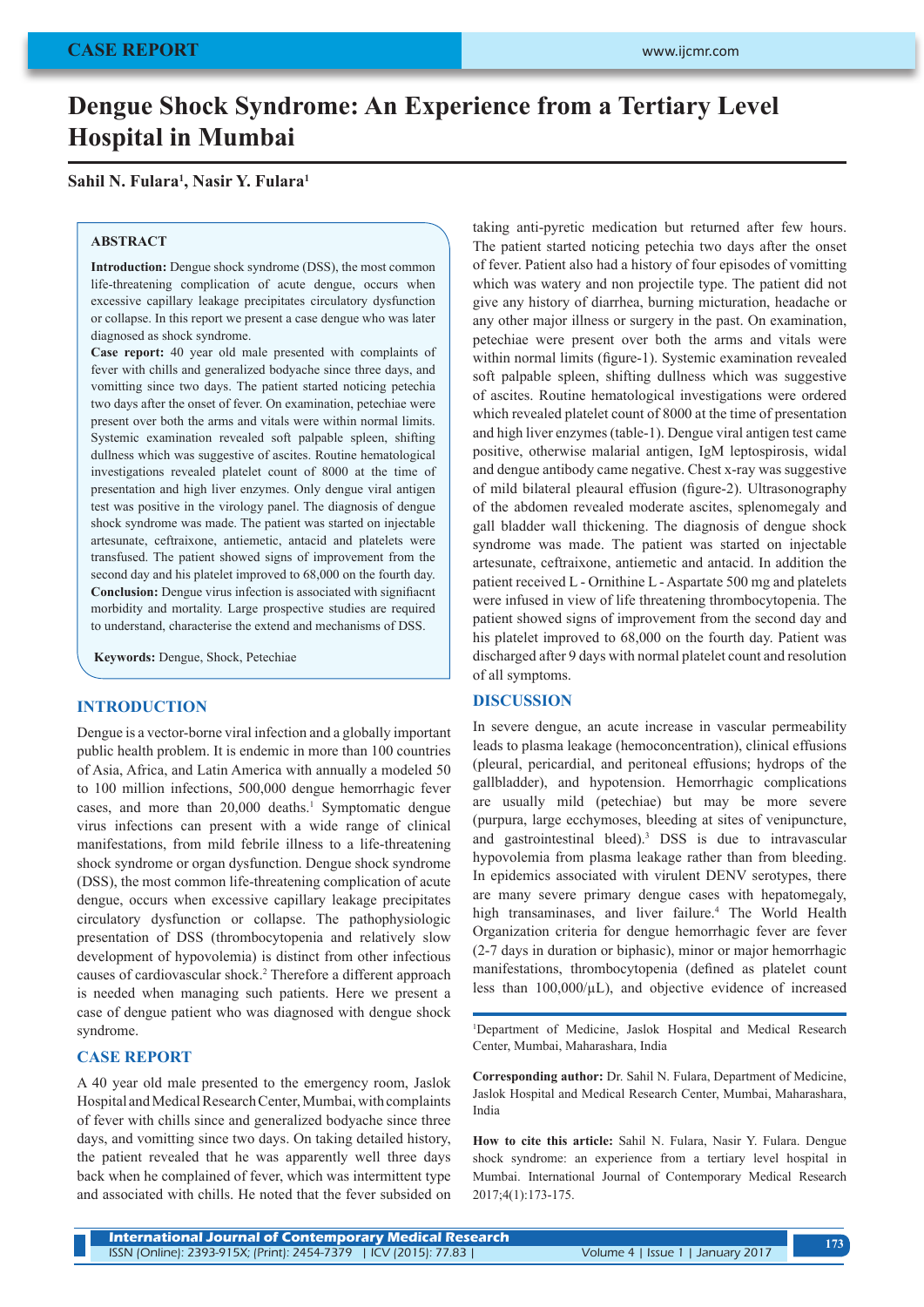|                                                                   | Day 1          | Day 2 | Day 3                    | Day 5                    | Day 6                    | Day 8                    |
|-------------------------------------------------------------------|----------------|-------|--------------------------|--------------------------|--------------------------|--------------------------|
| Hemoglobin (mg/dL)                                                | 14.5           | 14    | 14.5                     | 13.8                     | 12                       | 12.2                     |
| Total Leucocyte Count (per mm <sup>3</sup> )                      | 2800           | 3200  | 3000                     | 4400                     | 5800                     | 6400                     |
| Platelet count (per microliter)                                   | 8000           | 14000 | 42000                    | 68000                    | 136000                   | 200000                   |
| Blood Urea Nitrogen (mg/dL)                                       | 47             |       | 32                       | $\overline{\phantom{a}}$ | 16                       | $\overline{\phantom{a}}$ |
| Blood Creatinine (mg/dL)                                          | 2.2            | ٠     | 1.8                      | $\overline{\phantom{a}}$ | 0.8                      | $\overline{\phantom{a}}$ |
| Bilirubin (mg/dL)                                                 | $\overline{c}$ |       | 1.6                      | $\overline{\phantom{a}}$ |                          | $\overline{\phantom{a}}$ |
| Aspartate Aminotransferase levels (u/L)                           | 840            |       | 400                      | $\overline{\phantom{a}}$ | 110                      | 40                       |
| Alanine Aminotransferase levels (u/L)                             | 678            |       | 320                      | $\overline{\phantom{a}}$ | 90                       | 35                       |
| Sodium $(mEq/L)$                                                  | 131            | ٠     | 136                      | $\overline{\phantom{a}}$ | 142                      | $\overline{\phantom{a}}$ |
| Potassium (mEq/L)                                                 | 3.4            | ٠     | 3.8                      | $\overline{\phantom{a}}$ | 4.1                      | ٠                        |
| Chloride (mEq/L)                                                  | 102            |       | 105                      | $\overline{\phantom{a}}$ | 108                      | $\overline{\phantom{0}}$ |
| <b>Arterial Blood Gases</b>                                       | pH-7.26        |       | pH-7.4                   |                          | pH-7.42                  | ۰                        |
|                                                                   | $PO, -55$      |       | $PO, -85$                |                          | $PO, -98$                |                          |
|                                                                   | $PCO, -35$     |       | $PCO, -40$               |                          | $PCO, -42$               |                          |
|                                                                   | $HCO2-14$      |       | $HCO, -18$               |                          | $HCO3-21$                |                          |
| Malarial Antigen test                                             | Negative       |       | $\overline{\phantom{a}}$ | $\overline{\phantom{a}}$ |                          | ä,                       |
| IgM Leptospirosis                                                 | Negative       |       | ٠                        | $\blacksquare$           | $\overline{\phantom{a}}$ | $\overline{\phantom{0}}$ |
| <b>Widal Test</b>                                                 | Negative       |       | ٠                        | $\overline{\phantom{a}}$ | $\overline{\phantom{a}}$ | $\overline{\phantom{0}}$ |
| Dengue NS1                                                        | Positive       |       | ٠                        | $\overline{\phantom{a}}$ |                          | $\overline{\phantom{0}}$ |
| Dengue IgM                                                        | Negative       |       | ٠                        | $\overline{\phantom{a}}$ | $\overline{\phantom{a}}$ | ۰                        |
| Dengue IgG                                                        | Negative       | ٠     | $\qquad \qquad -$        | $\overline{\phantom{a}}$ | ۰                        | $\overline{\phantom{0}}$ |
| Table-1: Investigations performed during admission of the patient |                |       |                          |                          |                          |                          |



capillary permeability (hematocrit increased by ≥20%), pleural effusion or ascites (by chest radiography or ultrasonography), or hypoalbuminemia. DSS criteria include the above as well as hypotension, tachycardia, narrow pulse pressure (≤20 mm Hg), and signs of poor perfusion (cold extremities). Approximately 20-30% of cases of dengue hemorrhagic fever are complicated by shock (dengue shock syndrome). Thus DSS is accompanied by increased peripheral vascular resistance and raised diastolic blood pressure.<sup>5</sup>

Management of DSS includes urgent evaluation of vital signs and to check the level of hemoconcentration, dehydration, and electrolyte imbalance present in the patient. Close monitoring is essential for at least two days is essential, because shock may occur or recur even after complete resolution of fever.<sup>6</sup> Patients who are cyanotic or have labored breathing should be given oxygen. Replacement of intravenous fluids rapidly and maintaining electrolytes is the mainstay of management until spontaneous recovery starts to happen. Normal saline is more effective than the more expensive Ringer lactated saline



Figure-1: Petechiae observed in the patient **Figure-2:** Chest x-ray findings of the patient

in treating shock. Plasma or colloid preparations are indicated when pulse pressure is  $\leq 10$  mm Hg or when elevation of the hematocrit persists even after replacement of fluids.

# **CONCLUSION**

The mortality rate for patients admitted with established DSS is 1% to 5%, even with the best available care. Again, the most important clinical feature of dengue is increased vascular permeability leading to DSS. Infants and young children are particularly prone to the development of shock, and adults are at increased risk of bleeding. Prompt but judicious fluid resuscitation in DSS is the most important therapeutic intervention. It is imperative that frequent measurements be made, patients be continuously assessed, and treatment be modified in light of the clinical situation and results

#### **REFERENCES**

1. Bhatt S, Gething PW, Brady OJ, Messina JP, Farlow AW, Moyes CL, Drake JM, Brownstein JS, Hoen AG, Sankoh O,